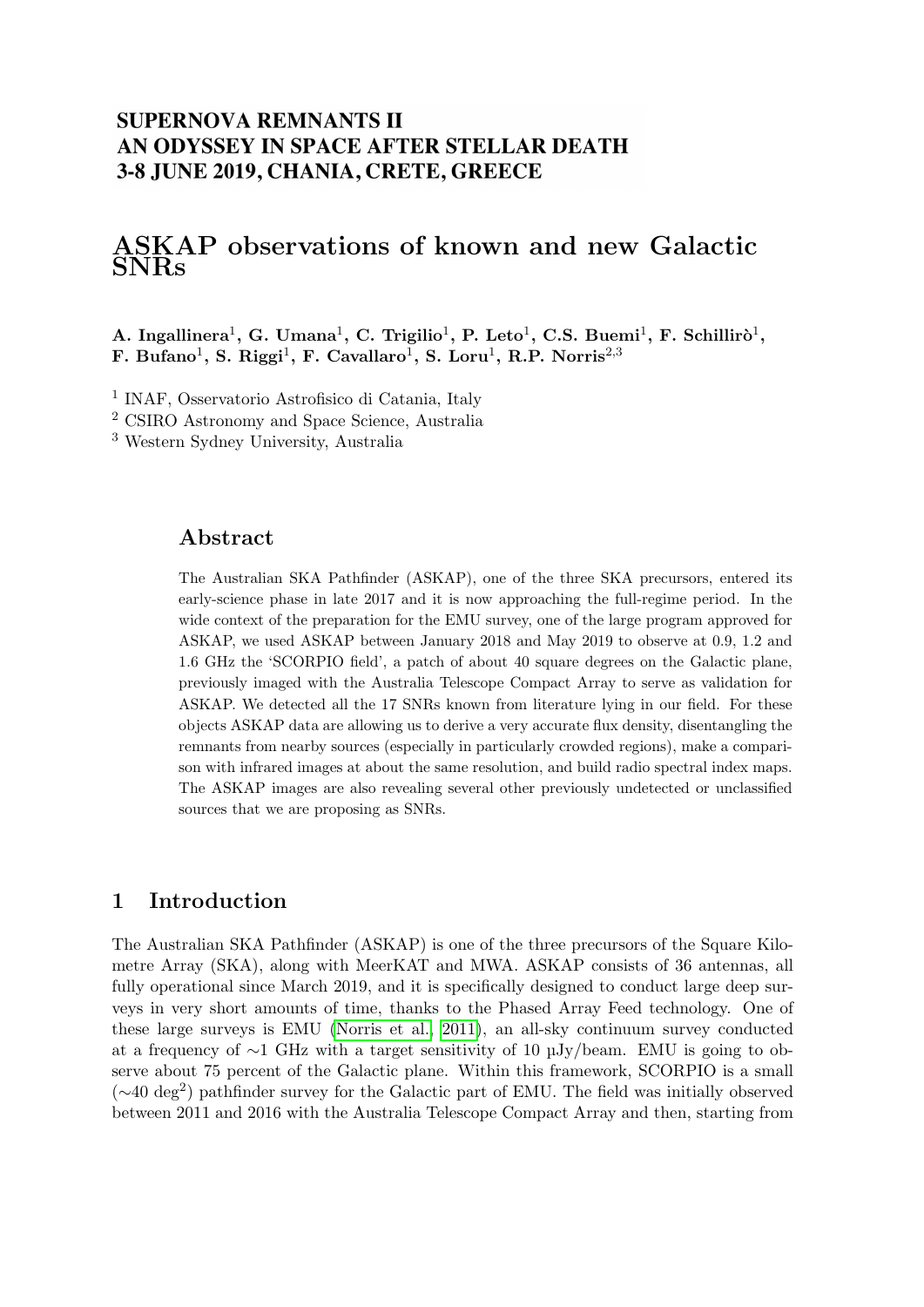2018, with ASKAP. SCORPIO is aimed at predicting the scientific return of EMU and other future surveys in the Galactic plane and studying the technical challenges in data reduction and analysis [\(Umana et al. 2015;](#page-2-1) Umana et al. in prep.).

#### 2 Observations

The SCORPIO field was observed with ASKAP between January 2018 and May 2019 as the only Galactic field of the ASKAP early-science program. In a first observation run, SCORPIO was observed in all the three bands of ASKAP using respectively 15, 36 and 28 antennas. The data reduction process of band-1 observations  $(0.7 - 1.0 \text{ GHz})$  was performed using ASKAPSOFT, and it is complete. The global map in band 1 is shown in Figure [1.](#page-2-2) Details on the data reduction and on the ASKAPSOFT fine tuning for Galactic plane observations are discussed in Umana et al. (in prep.). The data reduction of band-2 and -3 observations (respectively  $1.1 - 1.4$  GHz and  $1.5 - 1.8$  GHz) is ongoing. Once data reduction in band 2 and 3 is completed, spectral information from all the sources will be extracted. A second observation run was carried out in May 2019 with 36 antennas, using all the three bands. Data reduction is about to start.

#### 3 Supernova remnants in SCORPIO

ASKAP is proving formidable in imaging Galactic fields, providing simultaneously a high resolution (less than 10 arcsec in band 3) and a good sensitivity to extended structures. At 0.9 GHz, its largest angular scale, i.e. the largest angular structure that ASKAP is capable to properly image, is about 40 arcmin. These two capabilities are fundamental for Galactic studies, where many objects appear as sources extending for several arcminutes, but also where arcsec resolution is needed to avoid confusion limits and recover the source fine details. In the band-1 image, we were able to observe a few hundreds Galactic objects and in particular supernova remnants (SNRs).

The observed field harbours 17 SNRs known from the literature. All of them are detected in our map. Flux density measurements are ongoing for those SNRs with an angular diameter below 30 arcmin. Our preliminary results show a good agreement between ASKAP flux densities and values from literature. Details on flux density measurement will be presented in Loru et al. (in prep.). In order to identify new possible SNR candidates detected in ASKAP, we used a multiwavelength approach. We selected all the roundish unclassified radio source and looked for a weak or absent infrared counterpart (using images from Spitzer and Herschel). We are going to propose about 20 new SNR candidates, showing the great discovery potential of these observations (Bufano et al. in prep.). Studying in detail single objects is another valuable effort to validate ASKAP early-science data, search for new features and refine known parameters. Spectral energy distributions for these SNRs will be derived once ASKAP data from all bands will be reduced. We also plan to build spectral index maps, searching for spectral index variations as sign of different local plasma conditions (Loru et al. in prep.).